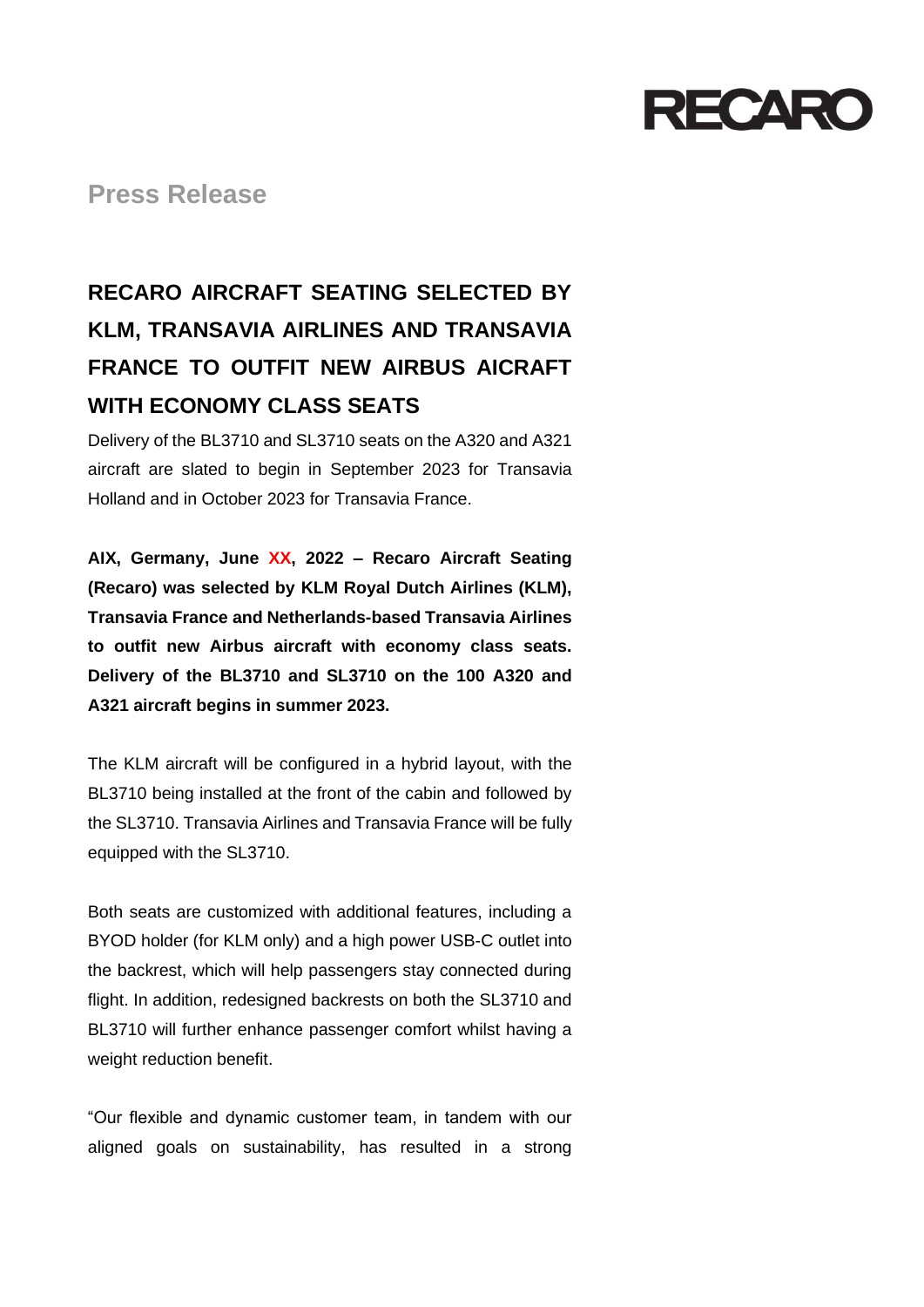# RECARC

#### Page 2 of 3

partnership with KLM, Transavia Airlines and Transavia France," said Dr. Mark Hiller, CEO of Recaro Aircraft Seating and Recaro Holding. "I am confident that our seats will serve their passengers well for many years to come."

Developed with sustainability in-mind, both seats receive top marks in lightweight design, which support in reducing fuel costs and carbon emissions for the aircraft. The slim backrest of the Recaro SL3710 enhances living space and maximizes comfort, while the BL3710 supports passengers on short and mediumhaul flights with its award-winning ergonomic seat design.

"After an intense tender process we were happy as KLM and both Transavia Airlines in France and the Netherlands to jointly select the Recaro new seats even tough in our own 3 airline specifications," Boet Kreiken, EVP Customer Experience at KLM. "The right combination of comfort, reliability, weight, sustainability, carbon footprint reduction and economics led to the decision to work again with Recaro."

Established in 1919, KLM is the world's oldest airline still operating under the same name and connects 34 million passengers annually with 167 cities across the world. Low-cost carrier Transavia Airlines is headquartered in Schiphol, Netherlands, and services 100 European destinations with 44 aircraft, while their Paris-based counterpart, Transavia France, connects passengers to more than 100 destinations with their fleet of 61aircraft.

### **About Recaro Aircraft Seating**

Recaro Aircraft Seating is a global supplier of premium aircraft seats for airlines and OEMs. The market leader in economy class seating is known for product innovation, award-winning customer service and "driving comfort in the sky." As Recaro expands its global footprint, the family-owned company remains committed to reliability, efficiency, sustainable practices and supporting employee growth. Headquartered